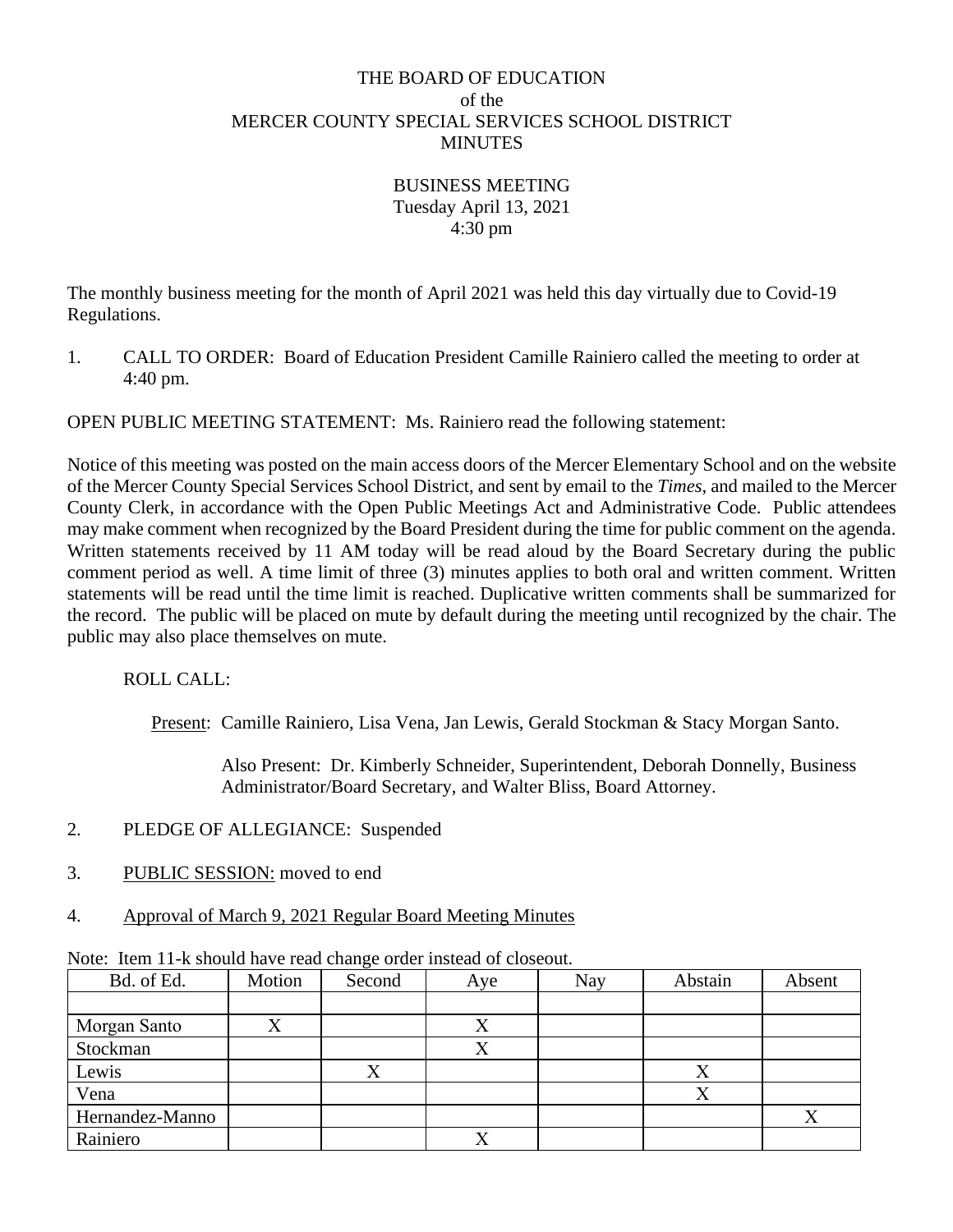#### 5. Bills to be Approved totaling \$3,744,797.80 and authorization of transfers within program areas as approved by the Superintendent.

| Bd. of Ed.      | Motion | Second | Aye       | Nay | Abstain | Absent |
|-----------------|--------|--------|-----------|-----|---------|--------|
|                 |        |        |           |     |         |        |
| Morgan Santo    |        |        | ∡         |     |         |        |
| Stockman        |        |        |           |     |         |        |
| Lewis           |        |        | $\Lambda$ |     |         |        |
| Vena            | л      |        | △         |     |         |        |
| Hernandez-Manno |        |        |           |     |         |        |
| Rainiero        |        |        |           |     |         |        |

## 6. Board Secretary/Treasurer's Report for February 2021

| Bd. of Ed.      | Motion | Second | Aye | Nay | Abstain | Absent |
|-----------------|--------|--------|-----|-----|---------|--------|
|                 |        |        |     |     |         |        |
| Morgan Santo    |        |        | Λ   |     |         |        |
| Stockman        |        |        |     |     |         |        |
| Lewis           |        |        |     |     |         |        |
| Vena            |        |        |     |     |         |        |
| Hernandez-Manno |        |        |     |     |         |        |
| Rainiero        |        |        | v   |     |         |        |

- 7. Correspondence & Communications: None
- 8. Committee Reports: None
- 9. Superintendent's Report: None

## **PERSONNEL:**

Recommend Board approve the following:

BE IT RESOLVED That the Board of Education does hereby approve the following appointments, reappointments, adjustments, resignations, terminations, retirements, leaves, transfers, suspensions, and requests for expedites emergency certification for the School Year 2020 – 2021 as recommended by the Superintendent.

BE IT FURTHER RESOLVED That the Board of Education submit to the County Superintendent, as required, applications for emergency hiring and the applicants' attestations that they have not been convicted of any disqualifying crime pursuant to the provisions of N.J.S.A. 18A:6-7.1 et seq, N.J.S.A. 18A:39-17 et seq, or N.J.S.A. 18A:6-4.13 et seq.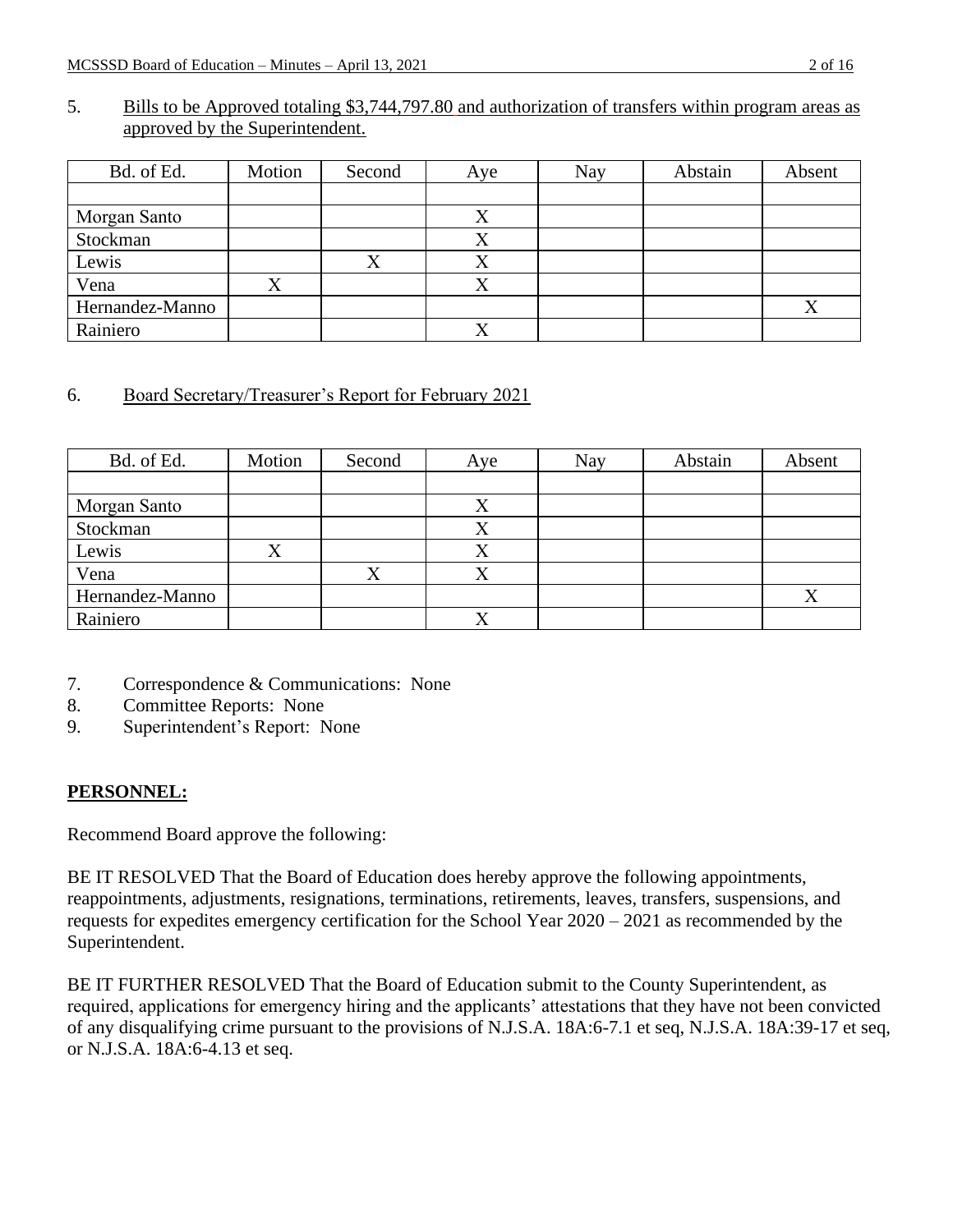| Bd. of Ed.      | Motion | Second | Aye       | <b>Nay</b> | Abstain | Absent    |
|-----------------|--------|--------|-----------|------------|---------|-----------|
|                 |        |        |           |            |         |           |
| Morgan Santo    |        |        | $\Lambda$ |            |         |           |
| Stockman        |        |        |           |            |         |           |
| Lewis           |        |        |           |            |         |           |
| Vena            |        |        |           |            |         |           |
| Hernandez-Manno |        |        |           |            |         | $\Lambda$ |
| Rainiero        |        |        |           |            |         |           |

• Appointments, Resignations, Leaves, Retirements, etc. and addendum (Attachment 9-A).

### **MISCELLANEOUS:**

Recommend Board approve the following:

• Approval to submit grant application for "Indivisible, With Justice For All: Character Education That Spotlights Social Justice Grant Proposal. The purpose is a social-emotional learning program that teaches children to identify, understand, and handle different forms of discrimination". Program is for all Mercer Elementary Students. If selected, recipient would receive \$2,000.00. Deadline for application is April 30, 2021. Grant application is being submitted by Suzanne Zabicki, teacher at Mercer Elementary School.

| Bd. of Ed.      | Motion | Second    | Aye       | Nay | Abstain | Absent |
|-----------------|--------|-----------|-----------|-----|---------|--------|
|                 |        |           |           |     |         |        |
| Morgan Santo    |        | $\Lambda$ | $\Lambda$ |     |         |        |
| Stockman        |        |           |           |     |         |        |
| Lewis           | л      |           |           |     |         |        |
| Vena            |        |           |           |     |         |        |
| Hernandez-Manno |        |           |           |     |         |        |
| Rainiero        |        |           |           |     |         |        |

• Revised 2021-2022 MCSSSD School Year Calendar (previously approved 02/02/2021) (Attachment 9-B)

| Bd. of Ed.      | Motion | Second | Aye | Nay | Abstain | Absent |
|-----------------|--------|--------|-----|-----|---------|--------|
|                 |        |        |     |     |         |        |
| Morgan Santo    |        |        |     |     |         |        |
| Stockman        |        |        |     |     |         |        |
| Lewis           |        |        |     |     |         |        |
| Vena            |        |        | Δ   |     |         |        |
| Hernandez-Manno |        |        |     |     |         |        |
| Rainiero        |        |        |     |     |         |        |

• Revised and/or New Policies, Regulations, or By-Laws - First Reading (Attachment 9-C)

**First Reading** -- Revised and/or New Policies, Regulations, or By-Laws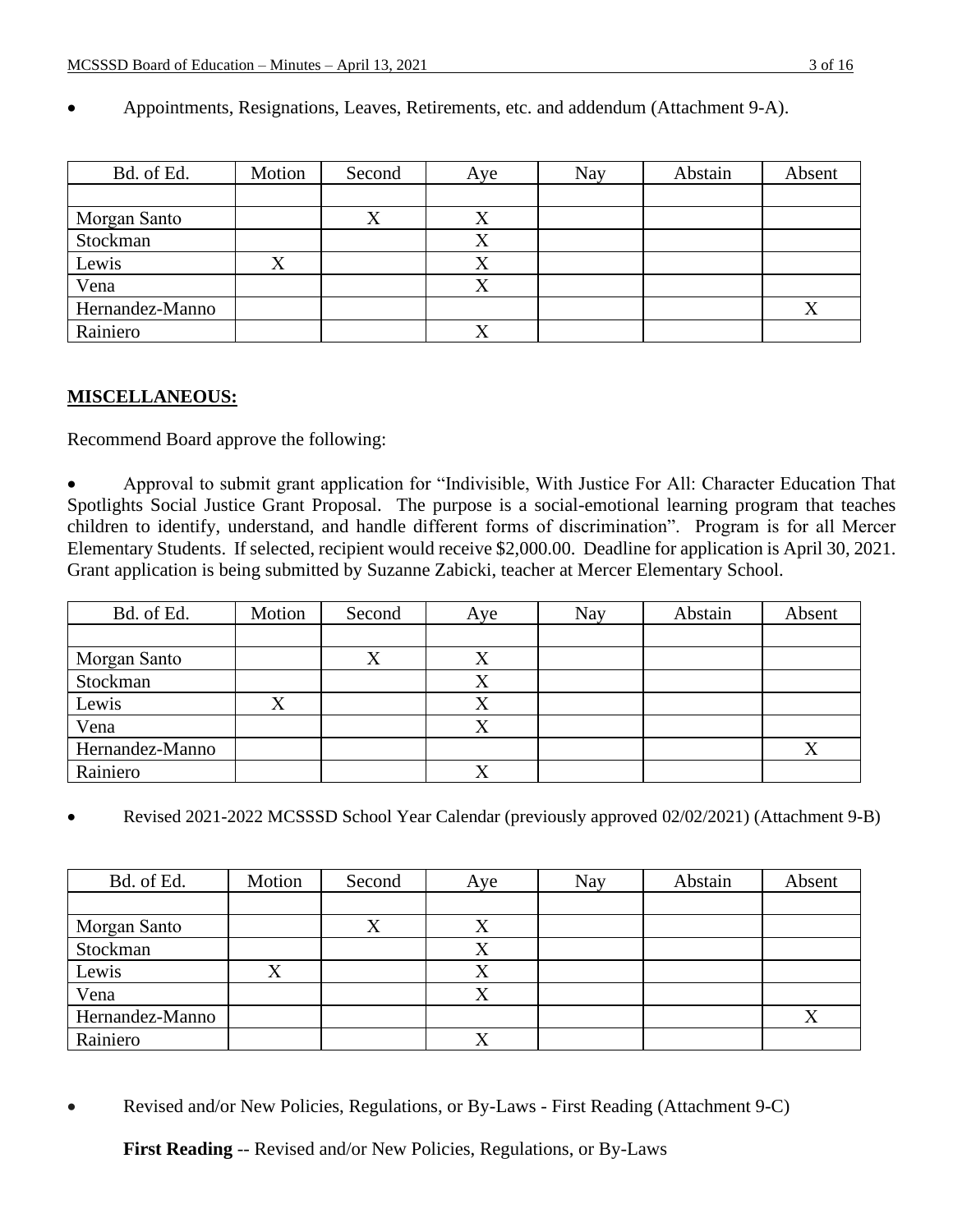### *BYLAWS*

B0145 Board Member Resignation and Removal (M)

# *POLICIES*

P1643 Family Leave (M) – NEW P2415 Every Student Succeeds Act (M) P2415.02 Title I – Fiscal Responsibilities  $(M)$ P2415.05 Student Surveys, Analysis, and/or Evaluations (M) P2415.20 Every Student Succeeds Act Complaints (M) P5330.01 Administration of Medical Cannabis (M) P7425 Lead Testing of Water in Schools (M) P7440 School District Security (M) P7510 Use of School Facilities (M) P9713 Recruitment by Special Interest Groups (M)

# *REGULATIONS*

R1642 Earned Sick Leave Law (M) R2415.20 Every Student Succeeds Act Complaints (M) R5330.01 Administration of Medical Cannabis (M) R7425 Lead Testing of Water in Schools (M) R7440 School District Security (M) R7510 Use of School Facilities (M)

**Second Reading** -- Revised and/or New Policies, Regulations, or By-Laws

## *BYLAWS*

NONE

## *POLICIES*

- P4125 Employment of Support Staff Members (M)
- P6360 Political Contributions (M)
- P8330 Student Records (M)
- P8420 Emergency and Crisis Situations (M)

## *REGULATIONS*

NONE

## **Abolished** -- Policies, Regulations, or By-Laws

NONE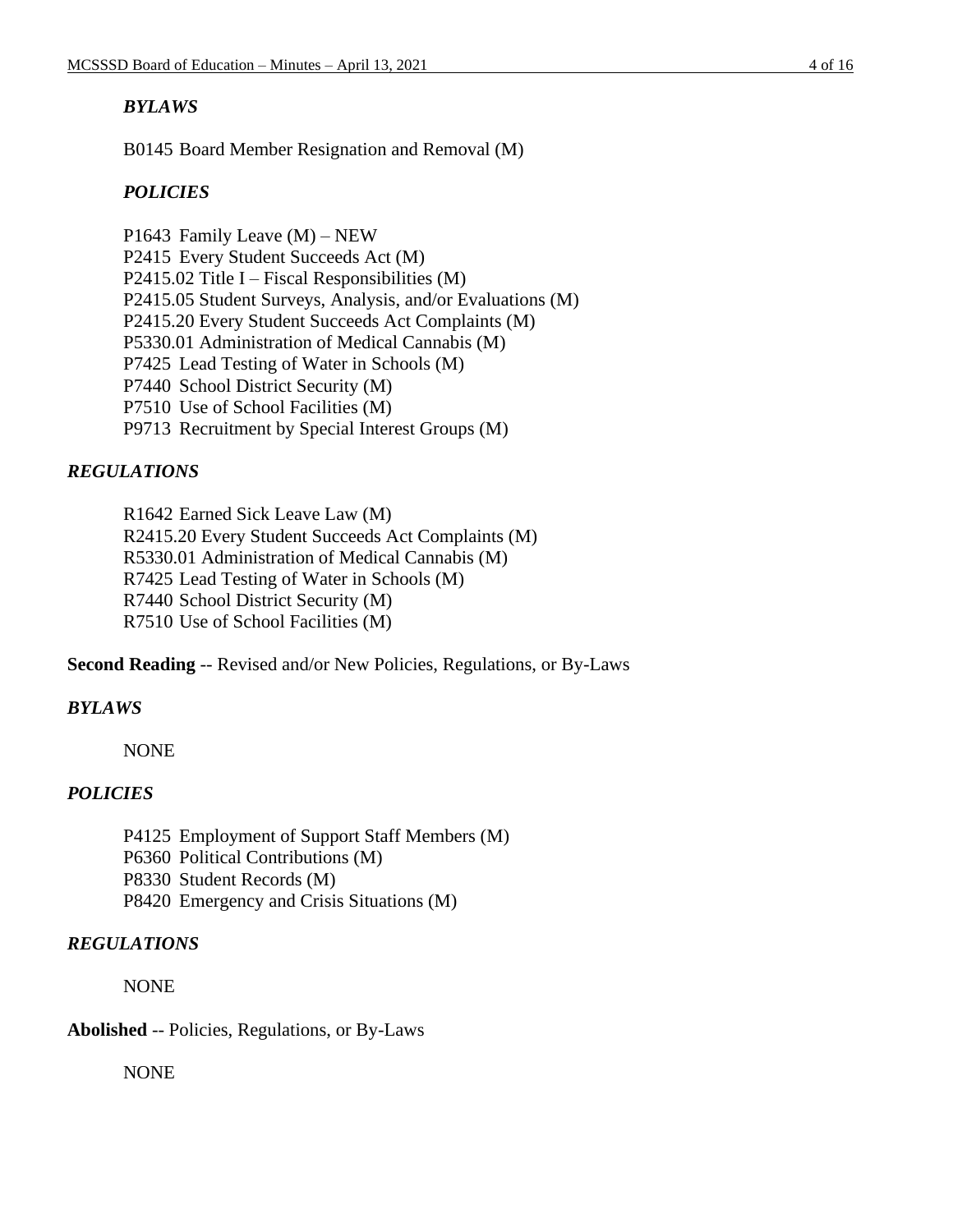| Bd. of Ed.      | Motion | Second | Aye | <b>Nay</b> | Abstain | Absent |
|-----------------|--------|--------|-----|------------|---------|--------|
|                 |        |        |     |            |         |        |
| Morgan Santo    |        |        |     |            |         |        |
| Stockman        |        |        |     |            |         |        |
| Lewis           |        |        |     |            |         |        |
| Vena            |        |        |     |            |         |        |
| Hernandez-Manno |        |        |     |            |         |        |
| Rainiero        |        |        |     |            |         |        |

• Approval to apply for CRRSA Act Elementary and Secondary School Emergency Relief Fund II (ESSER II) in the amount of \$149,746 for allowable costs incurred on or after March 13, 2020; obligated through September 30, 2023.

| Bd. of Ed.      | Motion | Second | Aye         | <b>Nay</b> | Abstain | Absent |
|-----------------|--------|--------|-------------|------------|---------|--------|
|                 |        |        |             |            |         |        |
| Morgan Santo    |        | Δ      | $\Lambda$   |            |         |        |
| Stockman        |        |        | Λ           |            |         |        |
| Lewis           | Λ      |        | Λ           |            |         |        |
| Vena            |        |        |             |            |         |        |
| Hernandez-Manno |        |        |             |            |         | Χ      |
| Rainiero        |        |        | $\mathbf v$ |            |         |        |

#### **REPORTS:**

• District marketing update and presentation (Attachment 9-D) AND ADDENDUM

| Bd. of Ed.      | Motion | Second | Aye       | Nay | Abstain | Absent |
|-----------------|--------|--------|-----------|-----|---------|--------|
|                 |        |        |           |     |         |        |
| Morgan Santo    |        |        |           |     |         |        |
| Stockman        |        |        |           |     |         |        |
| Lewis           |        | л      | $\Lambda$ |     |         |        |
| Vena            |        |        |           |     |         |        |
| Hernandez-Manno |        |        |           |     |         |        |
| Rainiero        |        |        |           |     |         |        |

- Fire and Security Drill(s) for the month of March 2021: none
- Harassment, Intimidation & Bullying as of March 2021

| <b>Month</b>     | <b>Investigations</b> | <b>HIR</b> | Non-HIB |
|------------------|-----------------------|------------|---------|
| $_{\text{Julv}}$ |                       |            |         |
| August           |                       |            |         |
| September        |                       |            |         |
| October          |                       |            |         |
| November         |                       |            |         |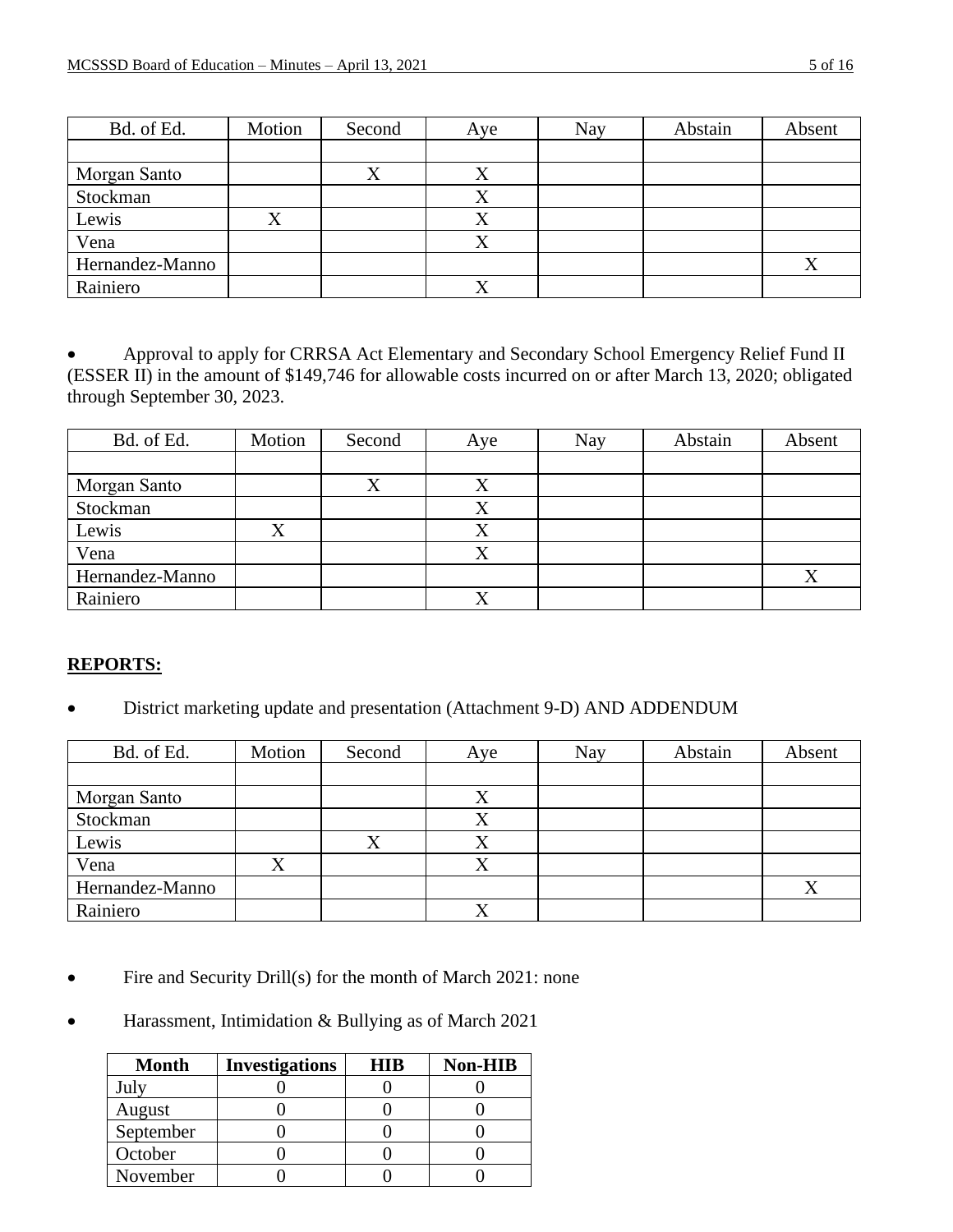MCSSSD Board of Education – Minutes – April 13, 2021 6 of 16

| December     |  |  |
|--------------|--|--|
| January      |  |  |
| February     |  |  |
| March        |  |  |
| <b>TOTAL</b> |  |  |

| Bd. of Ed.      | Motion | Second    | Aye          | Nay | Abstain | Absent |
|-----------------|--------|-----------|--------------|-----|---------|--------|
|                 |        |           |              |     |         |        |
| Morgan Santo    |        |           |              |     |         |        |
| Stockman        |        |           |              |     |         |        |
| Lewis           |        | $\Lambda$ | $\Lambda$    |     |         |        |
| Vena            |        |           |              |     |         |        |
| Hernandez-Manno |        |           |              |     |         |        |
| Rainiero        |        |           | $\mathbf{x}$ |     |         |        |

# • Enrollment Data as of March 2021

|               | July | Aug | <b>Sep</b> | Oct | <b>Nov</b> | <b>Dec</b> | Jan | <b>Feb</b> | Mar | Apr | May | June |
|---------------|------|-----|------------|-----|------------|------------|-----|------------|-----|-----|-----|------|
| 2019-<br>2020 | 497  | 498 | 548        | 546 | 546        | 551        | 544 | 559        | 563 | 561 | 561 | 560  |
| 2020-<br>2021 | 428  | 428 | 496        | 501 | 503        | 505        | 506 | 502        | 501 |     |     |      |

|                                 | 02/28/2021 | 03/31/2021 |
|---------------------------------|------------|------------|
| Mercer High School              | 244        | 244        |
| <b>Mercer Elementary School</b> |            | 1 RG       |
| <b>Regional Day</b>             |            |            |
| Joseph F. Cappello School       |            |            |
| TOTAL:                          |            |            |

| Bd. of Ed.      | Motion | Second | Aye | <b>Nay</b> | Abstain | Absent |
|-----------------|--------|--------|-----|------------|---------|--------|
|                 |        |        |     |            |         |        |
| Morgan Santo    |        |        | Λ   |            |         |        |
| Stockman        |        |        | △   |            |         |        |
| Lewis           |        |        |     |            |         |        |
| Vena            |        |        |     |            |         |        |
| Hernandez-Manno |        |        |     |            |         |        |
| Rainiero        |        |        | △   |            |         |        |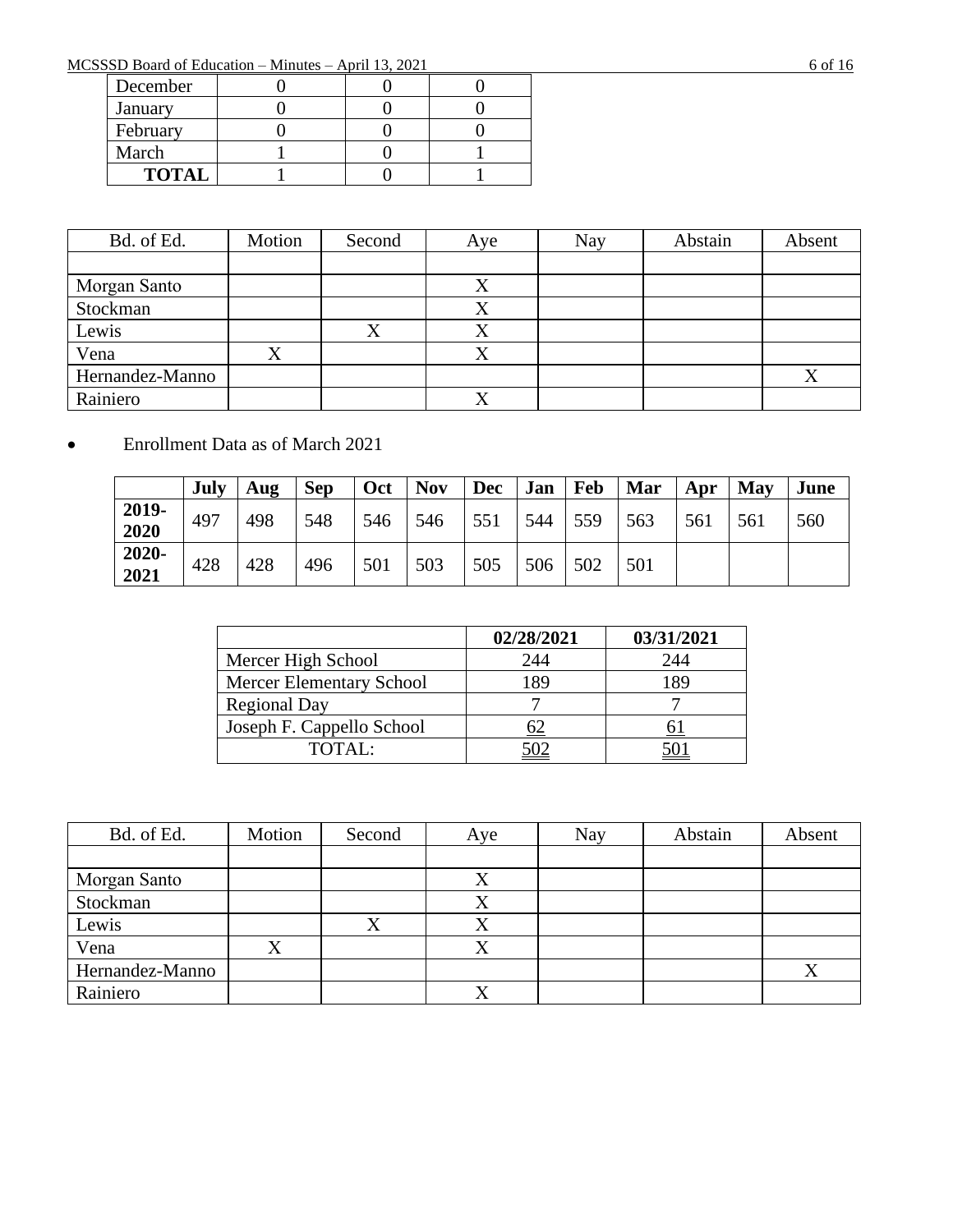#### 11. **NEW BUSINESS**

a. Approve to contract with Monmouth Ocean Educational Services Commission (M-OESC) for the period July 1, 2021 to June 30, 2022 on an as needed basis for nursing services at a rate of \$62 per hour (Attachment 11-a).

| Bd. of Ed.      | Motion | Second | Aye       | Nay | Abstain | Absent |
|-----------------|--------|--------|-----------|-----|---------|--------|
|                 |        |        |           |     |         |        |
| Morgan Santo    |        |        | Х         |     |         |        |
| Stockman        |        |        |           |     |         |        |
| Lewis           |        |        | $\Lambda$ |     |         |        |
| Vena            |        |        | X         |     |         |        |
| Hernandez-Manno |        |        |           |     |         | Δ      |
| Rainiero        |        |        |           |     |         |        |

b. Approve to contract with Bayada Home Healthcare Incorporated for the period July 1, 2021 to June 30, 2022 on an as needed basis for nursing services at a rate of \$55 per hour (Attachment 11-b).

| Bd. of Ed.      | Motion | Second | Aye | Nay | Abstain | Absent |
|-----------------|--------|--------|-----|-----|---------|--------|
|                 |        |        |     |     |         |        |
| Morgan Santo    |        |        |     |     |         |        |
| Stockman        |        |        |     |     |         |        |
| Lewis           |        |        |     |     |         |        |
| Vena            |        |        |     |     |         |        |
| Hernandez-Manno |        |        |     |     |         |        |
| Rainiero        |        |        |     |     |         |        |

c. Approve the Resolution to adopt the 2021/2022 Mercer County Special Services School District Budget (Attachment 11-c).

| Bd. of Ed.      | Motion | Second | Aye | Nay | Abstain | Absent |
|-----------------|--------|--------|-----|-----|---------|--------|
|                 |        |        |     |     |         |        |
| Morgan Santo    |        |        |     |     |         |        |
| Stockman        |        |        |     |     |         |        |
| Lewis           |        |        |     |     |         |        |
| Vena            |        |        |     |     |         |        |
| Hernandez-Manno |        |        |     |     |         |        |
| Rainiero        |        |        |     |     |         |        |

d. Approve the resolution between Mercer County Special Services School District and The Educational Services Commission of New Jersey (ESCNJ) for BCBA Services (Board Certified Behavior Analysts) (Attachment 11-d).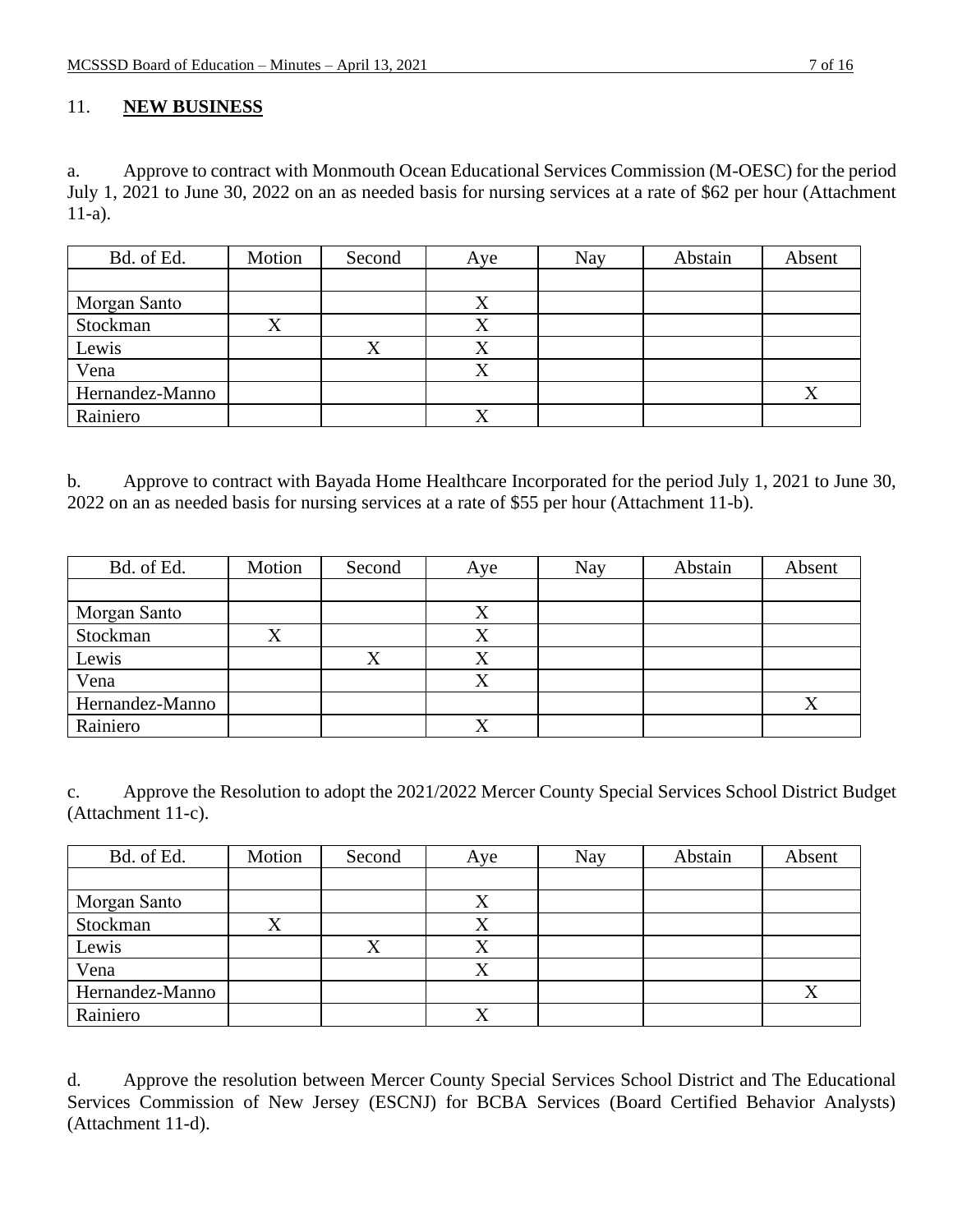| Bd. of Ed.      | Motion | Second | Aye       | Nay | Abstain | Absent |
|-----------------|--------|--------|-----------|-----|---------|--------|
|                 |        |        |           |     |         |        |
| Morgan Santo    |        |        | $\Lambda$ |     |         |        |
| Stockman        |        |        |           |     |         |        |
| Lewis           |        |        | $\Lambda$ |     |         |        |
| Vena            |        |        |           |     |         |        |
| Hernandez-Manno |        |        |           |     |         | Χ      |
| Rainiero        |        |        |           |     |         |        |

e. Approve Lease Agreement between Mercer County Special Services School District and Allies, Inc for the 2021/2022 school year. (Attachment 11-e)

| Bd. of Ed.      | Motion | Second | Aye       | Nay | Abstain | Absent |
|-----------------|--------|--------|-----------|-----|---------|--------|
|                 |        |        |           |     |         |        |
| Morgan Santo    |        |        |           |     |         |        |
| Stockman        | л      |        |           |     |         |        |
| Lewis           |        |        | $\Lambda$ |     |         |        |
| Vena            |        |        |           |     |         |        |
| Hernandez-Manno |        |        |           |     |         | л      |
| Rainiero        |        |        |           |     |         |        |

f. Approve Lease Agreement between Mercer County Special Services School District and the ARC of Mercer County for the 2021/2022 school year. (Attachment 11-f).

| Bd. of Ed.      | Motion    | Second    | Aye | <b>Nay</b> | Abstain | Absent |
|-----------------|-----------|-----------|-----|------------|---------|--------|
|                 |           |           |     |            |         |        |
| Morgan Santo    |           |           | v   |            |         |        |
| Stockman        | $\Lambda$ |           | Λ   |            |         |        |
| Lewis           |           | $\Lambda$ | △   |            |         |        |
| Vena            |           |           |     |            |         |        |
| Hernandez-Manno |           |           |     |            |         |        |
| Rainiero        |           |           | Λ   |            |         |        |

g. Approve the Lease agreement between Mercer County Special Services School District and the Special Parent Advocacy Group for After School Enrichment Classes (SPAG) for the 2021 Extended School Year (ESY) Program and the 2021/2022 school year being held at the Mercer High School (Attachment 11-g).

| Bd. of Ed.      | Motion | Second    | Aye       | Nay | Abstain | Absent |
|-----------------|--------|-----------|-----------|-----|---------|--------|
|                 |        |           |           |     |         |        |
| Morgan Santo    |        |           |           |     |         |        |
| Stockman        |        |           |           |     |         |        |
| Lewis           |        | $\Lambda$ | $\Lambda$ |     |         |        |
| Vena            |        |           |           |     |         |        |
| Hernandez-Manno |        |           |           |     |         |        |
| Rainiero        |        |           |           |     |         |        |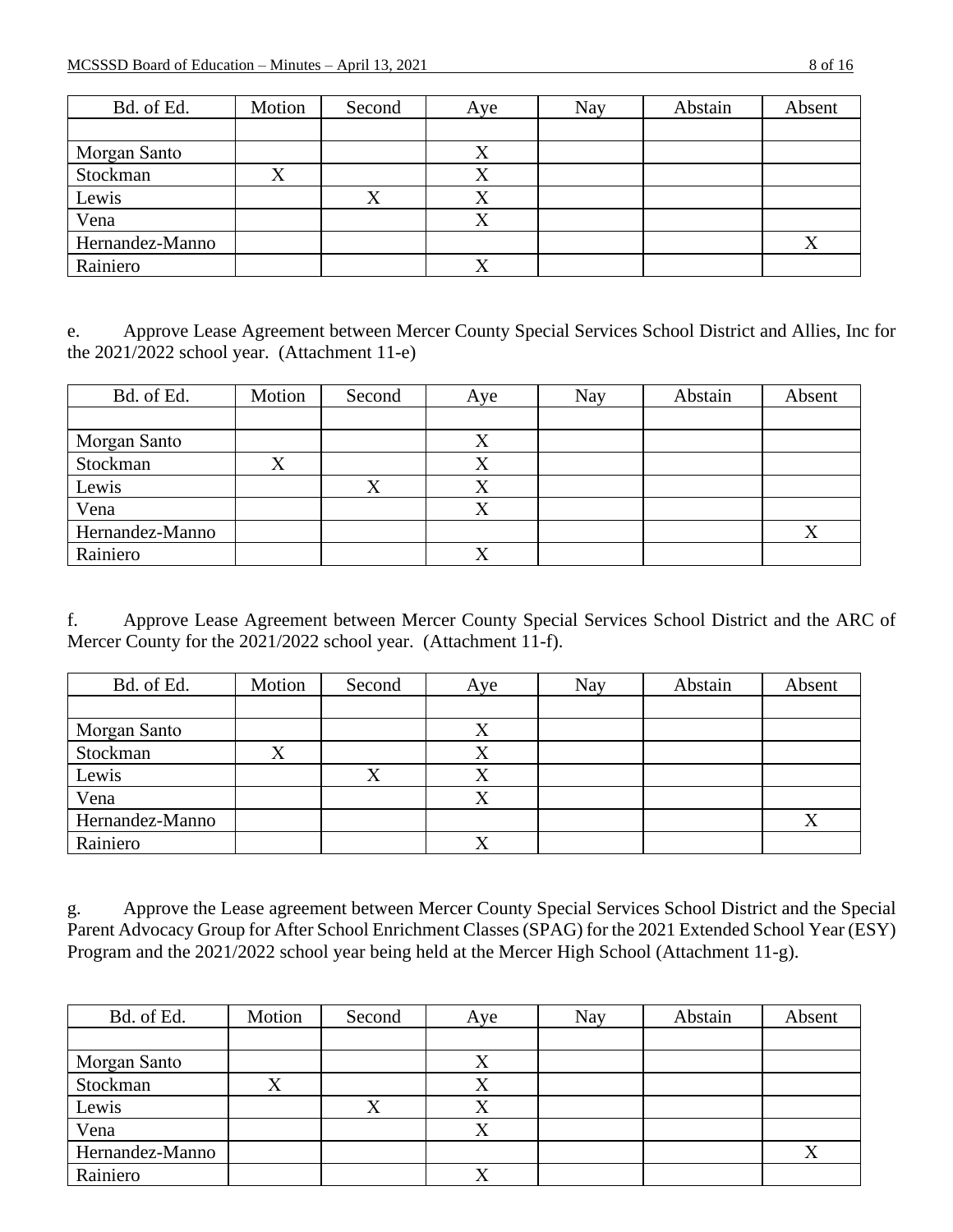h. Approve the Lease agreement between Mercer County Special Services School District and the Special Parent Advocacy Group for After School Enrichment Classes (SPAG) for the 2021 Extended School Year (ESY) Program and the 2021/2022 school year being held at the Mercer Elementary School (Attachment 11-h).

| Bd. of Ed.      | Motion | Second | Aye | Nay | Abstain | Absent    |
|-----------------|--------|--------|-----|-----|---------|-----------|
|                 |        |        |     |     |         |           |
| Morgan Santo    |        |        | Λ   |     |         |           |
| Stockman        |        |        |     |     |         |           |
| Lewis           |        |        | Λ   |     |         |           |
| Vena            |        |        | Λ   |     |         |           |
| Hernandez-Manno |        |        |     |     |         | $\Lambda$ |
| Rainiero        |        |        |     |     |         |           |

i. Approve the Parking Use Agreement between Mercer County Special Services School District and the Special Parent Advocacy Group (Attachment 11-i).

| Bd. of Ed.      | Motion | Second | Aye       | Nay | Abstain | Absent |
|-----------------|--------|--------|-----------|-----|---------|--------|
|                 |        |        |           |     |         |        |
| Morgan Santo    |        |        |           |     |         |        |
| Stockman        |        |        | △         |     |         |        |
| Lewis           |        | Λ      | $\Lambda$ |     |         |        |
| Vena            |        |        |           |     |         |        |
| Hernandez-Manno |        |        |           |     |         | X      |
| Rainiero        |        |        | v         |     |         |        |

j. Approve to enter into a Cooperative Pricing System Agreement NJSBA ACES CPS #E8801 (Attachment 11-j).

| Bd. of Ed.      | Motion | Second | Aye       | Nay | Abstain | Absent |
|-----------------|--------|--------|-----------|-----|---------|--------|
|                 |        |        |           |     |         |        |
| Morgan Santo    |        |        | Λ         |     |         |        |
| Stockman        |        |        |           |     |         |        |
| Lewis           |        |        | $\Lambda$ |     |         |        |
| Vena            |        |        | Λ         |     |         |        |
| Hernandez-Manno |        |        |           |     |         |        |
| Rainiero        |        |        |           |     |         |        |

k. Approve to accept the HRSA Year 2 funds for 2021-2022 Early Hearing Detection and Intervention Grant in the amount of \$33,233 for Mercer County SCHS to provide Case Management Services.

| Bd. of Ed.   | Motion | Second | Aye | <b>Nay</b> | Abstain | Absent |
|--------------|--------|--------|-----|------------|---------|--------|
|              |        |        |     |            |         |        |
| Morgan Santo |        |        |     |            |         |        |
| Stockman     | ↗      |        |     |            |         |        |
| Lewis        |        |        |     |            |         |        |
| Vena         |        |        |     |            |         |        |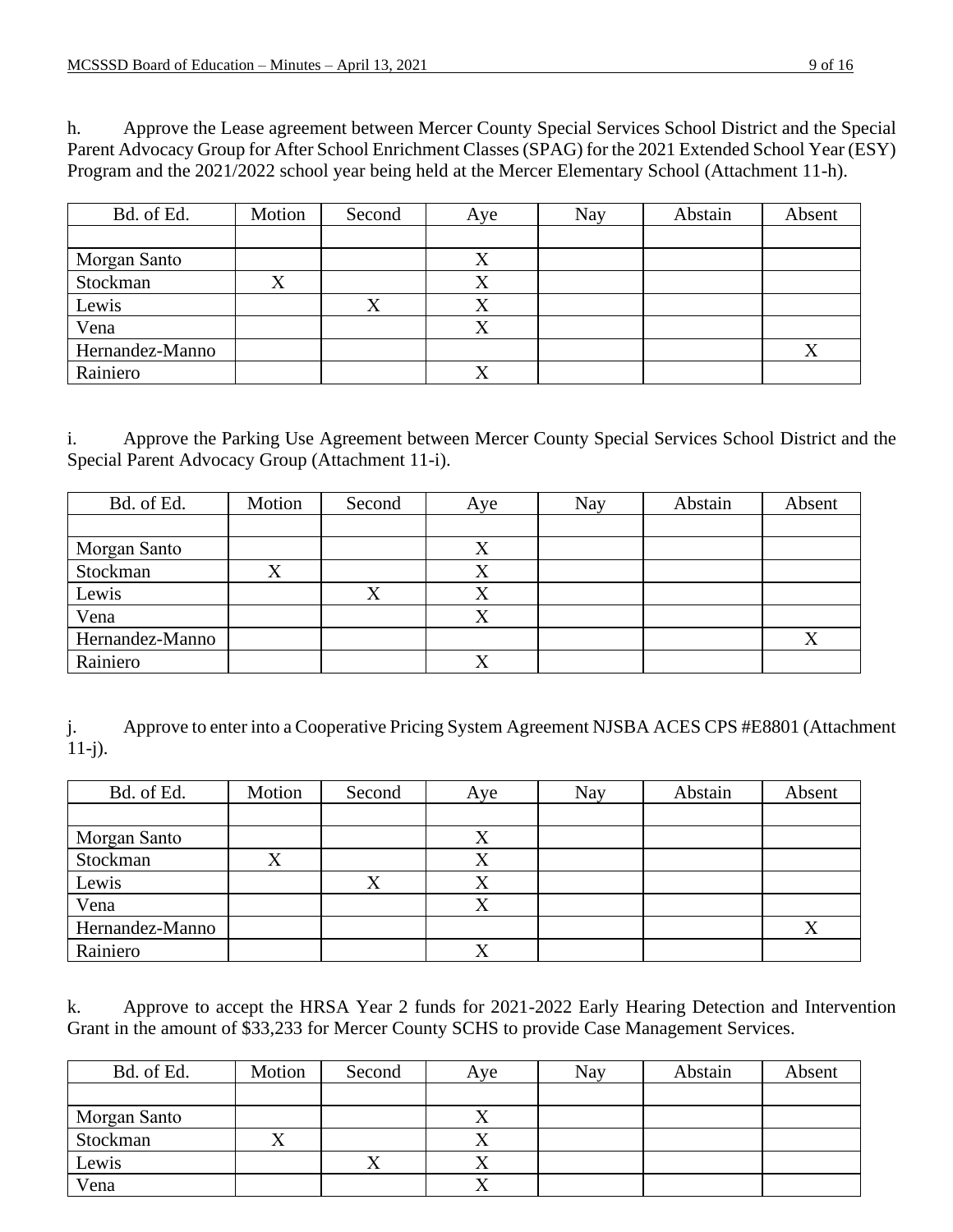$MCSSD$  Board of Education – Minutes – April 13, 2021 10 of 16

| wichood Doard of Laacadon<br>-----------<br>111111170171<br>1001 10 |  |  |     |  |  |     |
|---------------------------------------------------------------------|--|--|-----|--|--|-----|
| Hernandez-Manno                                                     |  |  |     |  |  | . . |
| iniero                                                              |  |  | . . |  |  |     |

l. Approve Heather Pyle Consultant to provide reporting services including State Reporting and Compliance Reporting to the district and training for the Supervisor of Student Services on an as needed basis at an hourly rate of \$50 effective March 29, 2021 through June 30, 2021.

| Bd. of Ed.      | Motion    | Second | Aye         | Nay | Abstain | Absent |
|-----------------|-----------|--------|-------------|-----|---------|--------|
|                 |           |        |             |     |         |        |
| Morgan Santo    |           |        | Λ           |     |         |        |
| Stockman        | $\Lambda$ |        | Λ           |     |         |        |
| Lewis           |           |        | л           |     |         |        |
| Vena            |           |        | $\mathbf v$ |     |         |        |
| Hernandez-Manno |           |        |             |     |         |        |
| Rainiero        |           |        |             |     |         |        |

m. Approve Consulting Service Fee Agreement with Connor Strong & Buckelew for Consulting Financial Reporting Services for the period July 1, 2021 to June 30, 2022 at an annual fee of \$17,400 (Attachment 11-m).

| Bd. of Ed.      | Motion | Second | Aye          | Nay | Abstain | Absent |
|-----------------|--------|--------|--------------|-----|---------|--------|
|                 |        |        |              |     |         |        |
| Morgan Santo    |        |        | $\Lambda$    |     |         |        |
| Stockman        | л      |        |              |     |         |        |
| Lewis           |        |        | $\Lambda$    |     |         |        |
| Vena            |        |        |              |     |         |        |
| Hernandez-Manno |        |        |              |     |         | Χ      |
| Rainiero        |        |        | $\mathbf{x}$ |     |         |        |

n. Approve the Resolution to award the contract to Horizon Blue Cross Blue Shield of New Jersey Health Plan for staff of Mercer County Special Services School District for the 2021/22 school year at the premium rates set forth in the attached renewal (Attachment 11-n).

| Bd. of Ed.      | Motion | Second | Aye | Nay | Abstain | Absent |
|-----------------|--------|--------|-----|-----|---------|--------|
|                 |        |        |     |     |         |        |
| Morgan Santo    |        |        |     |     |         |        |
| Stockman        |        |        |     |     |         |        |
| Lewis           |        |        |     |     |         |        |
| Vena            |        |        |     |     |         |        |
| Hernandez-Manno |        |        |     |     |         |        |
| Rainiero        |        |        |     |     |         |        |

o. Approve the Horizon Blue Cross Blue Shield of New Jersey Dental Plan for staff of Mercer County Special Services School District for the 2021/22 school year at the premium rates set forth in the attached renewal (Attachment 11-o).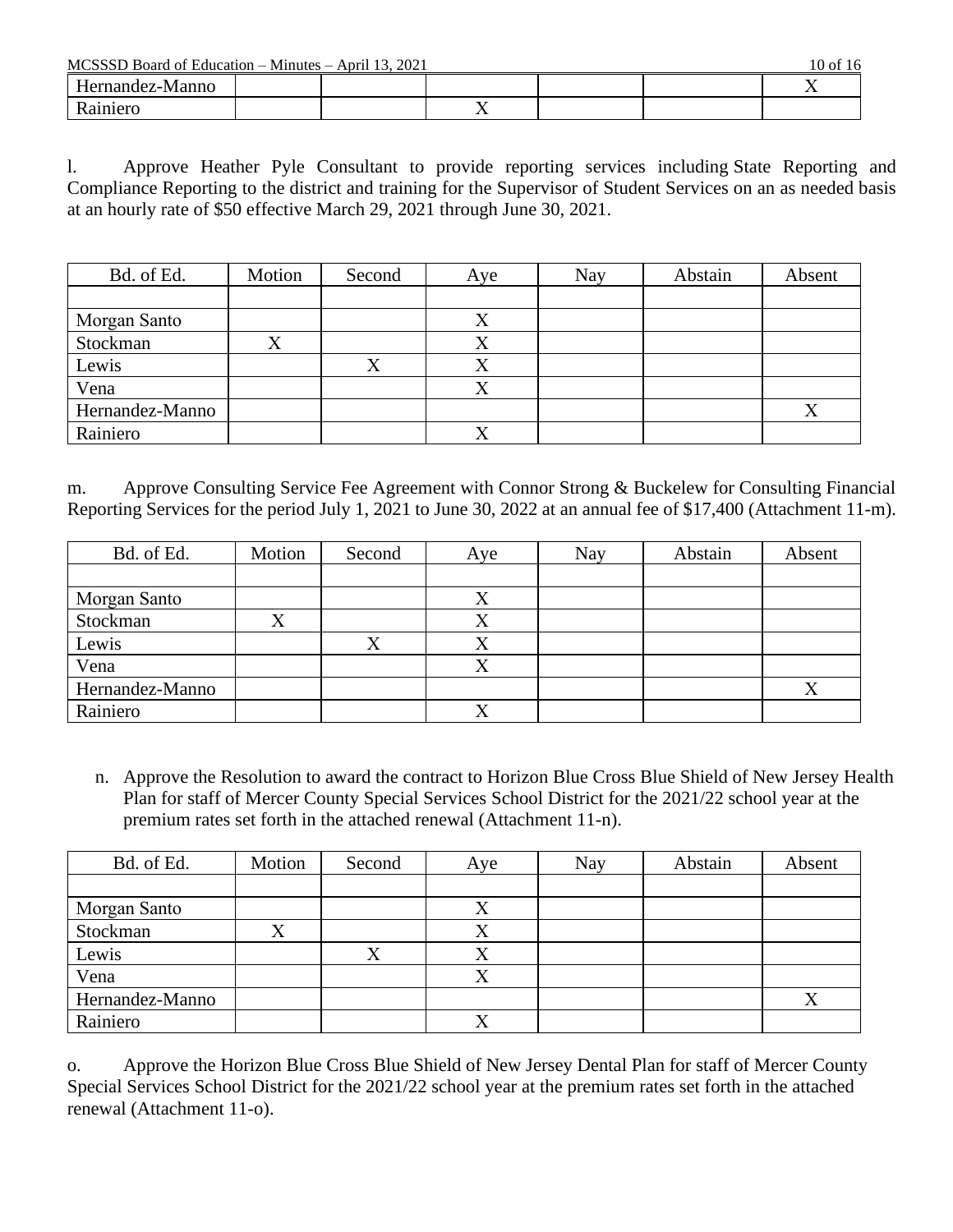| Bd. of Ed.      | Motion | Second    | Aye       | Nay | Abstain | Absent |
|-----------------|--------|-----------|-----------|-----|---------|--------|
|                 |        |           |           |     |         |        |
| Morgan Santo    |        |           |           |     |         |        |
| Stockman        |        |           | Λ         |     |         |        |
| Lewis           |        | $\Lambda$ | $\Lambda$ |     |         |        |
| Vena            |        |           |           |     |         |        |
| Hernandez-Manno |        |           |           |     |         | Χ      |
| Rainiero        |        |           | △         |     |         |        |

p. Approve to renew the Benecard Prescription Plan for staff for the 2021/22 school year (Attachment 11 p).

| Bd. of Ed.      | Motion | Second | Aye       | <b>Nay</b> | Abstain | Absent |
|-----------------|--------|--------|-----------|------------|---------|--------|
|                 |        |        |           |            |         |        |
| Morgan Santo    |        |        |           |            |         |        |
| Stockman        |        |        |           |            |         |        |
| Lewis           |        | △      | $\Lambda$ |            |         |        |
| Vena            |        |        |           |            |         |        |
| Hernandez-Manno |        |        |           |            |         |        |
| Rainiero        |        |        |           |            |         |        |

# q. Staff and Student Travel (Attachment 11-q).

| Bd. of Ed.      | Motion | Second    | Aye          | Nay | Abstain | Absent |
|-----------------|--------|-----------|--------------|-----|---------|--------|
|                 |        |           |              |     |         |        |
| Morgan Santo    |        |           | Λ            |     |         |        |
| Stockman        | л      |           | $\Lambda$    |     |         |        |
| Lewis           |        | $\Lambda$ | $\Lambda$    |     |         |        |
| Vena            |        |           |              |     |         |        |
| Hernandez-Manno |        |           |              |     |         | X      |
| Rainiero        |        |           | $\mathbf{v}$ |     |         |        |

r. Approval of Transportation Contract(s), Bids, Renewals and Addendum (11-r).

| Bd. of Ed.      | Motion | Second | Aye       | Nay | Abstain | Absent           |
|-----------------|--------|--------|-----------|-----|---------|------------------|
|                 |        |        |           |     |         |                  |
| Morgan Santo    |        |        |           |     |         |                  |
| Stockman        | X      |        | △         |     |         |                  |
| Lewis           |        | Δ      | $\Lambda$ |     |         |                  |
| Vena            |        |        |           |     |         |                  |
| Hernandez-Manno |        |        |           |     |         | $\mathbf v$<br>△ |
| Rainiero        |        |        |           |     |         |                  |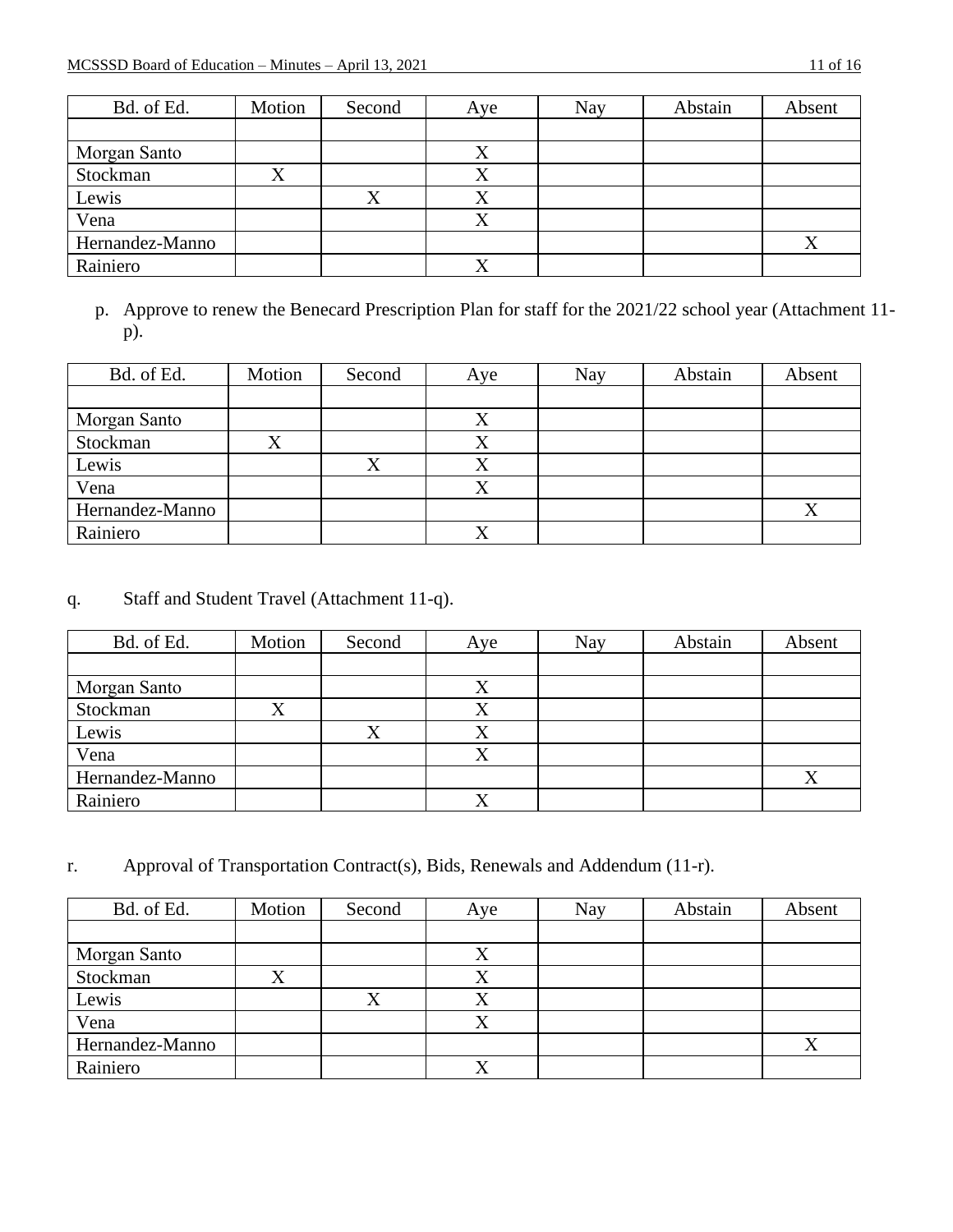| Bd. of Ed.      | Motion | Second | Aye       | <b>Nay</b> | Abstain | Absent |
|-----------------|--------|--------|-----------|------------|---------|--------|
|                 |        |        |           |            |         |        |
| Morgan Santo    |        |        |           |            |         |        |
| Stockman        | △      |        | △         |            |         |        |
| Lewis           |        |        |           |            |         |        |
| Vena            |        |        | $\Lambda$ |            |         |        |
| Hernandez-Manno |        |        |           |            |         |        |
| Rainiero        |        |        |           |            |         |        |

### s. Miscellaneous Equipment Disposal List (Attachment 11-s).

#### t. Use of Building and Grounds (Attachment 11-t).

| Bd. of Ed.      | Motion | Second | Aye       | Nay | Abstain | Absent |
|-----------------|--------|--------|-----------|-----|---------|--------|
|                 |        |        |           |     |         |        |
| Morgan Santo    |        |        |           |     |         |        |
| Stockman        |        |        |           |     |         |        |
| Lewis           |        |        | $\Lambda$ |     |         |        |
| Vena            |        |        |           |     |         |        |
| Hernandez-Manno |        |        |           |     |         |        |
| Rainiero        |        |        |           |     |         |        |

u. Approve to accept a donation from the Hamilton Township Knights of Columbus Council #6213 in the amount of \$627.30 for the students of the Mercer Elementary School.

| Bd. of Ed.      | Motion | Second | Aye       | Nay | Abstain | Absent |
|-----------------|--------|--------|-----------|-----|---------|--------|
|                 |        |        |           |     |         |        |
| Morgan Santo    |        |        | ∡         |     |         |        |
| Stockman        |        |        |           |     |         |        |
| Lewis           |        |        |           |     |         |        |
| Vena            |        |        | $\Lambda$ |     |         |        |
| Hernandez-Manno |        |        |           |     |         |        |
| Rainiero        |        |        |           |     |         |        |

v. Approve the Model Written Indoor Air Quality Program complying with the Public Employees Occupational Safety and Health (POESH) Program, Indoor Air Quality (IAQ) Standard (N.J.A.S. 12:100-13) (Attachment 11-v).

| Bd. of Ed.      | Motion  | Second | Aye       | <b>Nay</b> | Abstain | Absent |
|-----------------|---------|--------|-----------|------------|---------|--------|
|                 |         |        |           |            |         |        |
| Morgan Santo    |         |        |           |            |         |        |
| Stockman        | $\rm X$ |        | $\Lambda$ |            |         |        |
| Lewis           |         |        |           |            |         |        |
| Vena            |         |        |           |            |         |        |
| Hernandez-Manno |         |        |           |            |         | △      |
| Rainiero        |         |        | ∡         |            |         |        |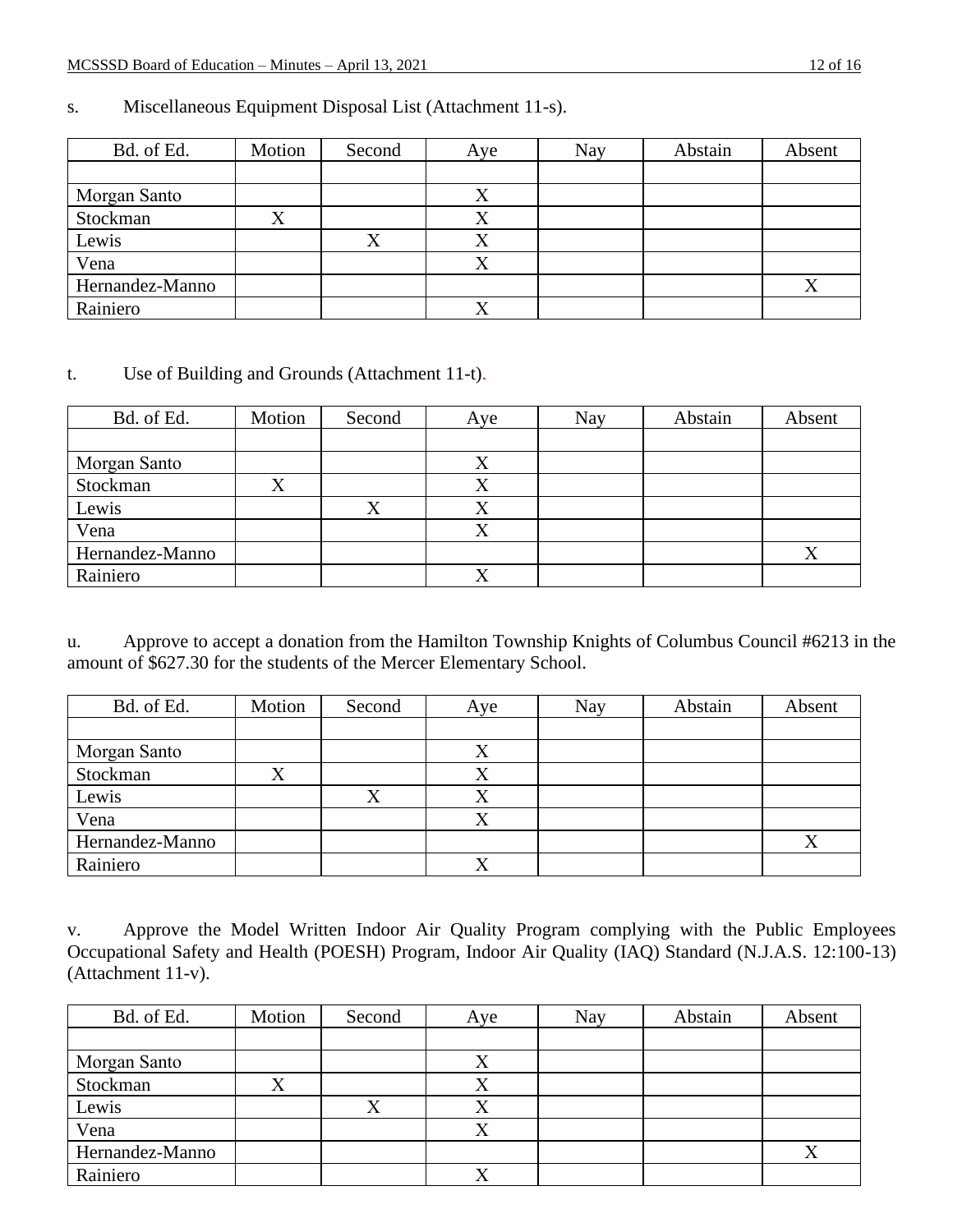| Bd. of Ed.      | Motion | Second | Aye       | <b>Nay</b> | Abstain | Absent |
|-----------------|--------|--------|-----------|------------|---------|--------|
|                 |        |        |           |            |         |        |
| Morgan Santo    |        |        | $\Lambda$ |            |         |        |
| Stockman        |        |        |           |            |         |        |
| Lewis           |        | Χ      |           |            |         |        |
| Vena            |        |        |           |            |         |        |
| Hernandez-Manno |        |        |           |            |         | Λ      |
| Rainiero        |        |        | л         |            |         |        |

w. Approve to award the Competitive Contracting Proposal CC 21-01 to Wiss & Company LLC.

x. Approve Young Audiences of NJ Inc. for the virtual performance titled "Donde esta Juana?" for the students of Mercer Elementary School to be held on 6/2/2021 and "The Amazing Junk Jam" to be held on 6/8/2021, both at no cost to the District (Attachment 11-x).

| Bd. of Ed.      | Motion | Second | Aye       | Nay | Abstain | Absent |
|-----------------|--------|--------|-----------|-----|---------|--------|
|                 |        |        |           |     |         |        |
| Morgan Santo    |        |        |           |     |         |        |
| Stockman        | л      |        | $\Lambda$ |     |         |        |
| Lewis           |        |        |           |     |         |        |
| Vena            |        |        |           |     |         |        |
| Hernandez-Manno |        |        |           |     |         | Χ      |
| Rainiero        |        |        |           |     |         |        |

y. Approve Comegno Law Group as Special Counsel specializing in Special Education beginning July 1, 2021 through June 30, 2022 on an as needed basis at the rate of \$185 an hour for an amount not to exceed \$15,000 (Attachment 11-y).

| Bd. of Ed.      | Motion | Second      | Aye       | Nay | Abstain | Absent                   |
|-----------------|--------|-------------|-----------|-----|---------|--------------------------|
|                 |        |             |           |     |         |                          |
| Morgan Santo    |        |             | Λ         |     |         |                          |
| Stockman        | л      |             |           |     |         |                          |
| Lewis           |        | $\mathbf v$ | Λ         |     |         |                          |
| Vena            |        |             | $\Lambda$ |     |         |                          |
| Hernandez-Manno |        |             |           |     |         | $\mathbf v$<br>$\Lambda$ |
| Rainiero        |        |             |           |     |         |                          |

#### 12. Public Session

Marketing presentation by Michelle DiCoio and Clara Bigos.

Lisa Vena said I'm glad to hear about the brochures that market the district. Good to update the website but unless they know about us, they won't know where to find us. Where are the brochures being distributed? I had a few ideas.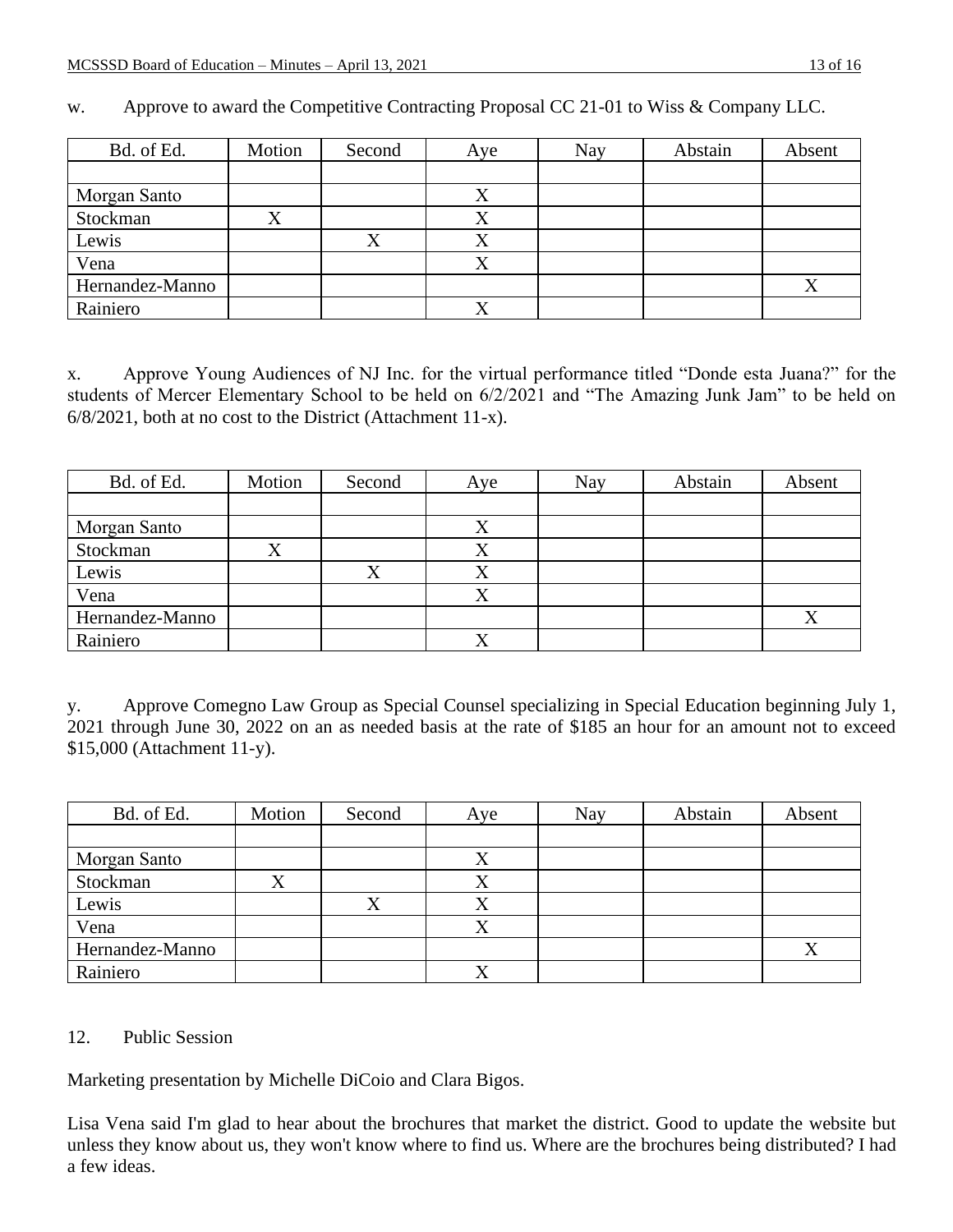Ms. Bigos responded: brochures have been distributed where appropriate and through sending districts.

Ms. Vena said I think sending districts do not want to send their children to us they only call us when they can't handle a student. In County sites like library etc. Send me the newest latest brochures for marketing it should be updated periodically just my opinion. For example, at my son's doctor's office there's a whole bulletin board with flyers on it but none of them are ours. Mr. Stockman and Ms. Lewis all asked if we could all get a copy of the brochure.

Dr. Schneider responded I will send that through my office.

Lisa Vena said besides the pediatrician office look throughout the County maybe the Technical school could help us.

Ms. Donnelly responded they have helped in the past.

Ms. Morgan Santo said I guess we are looking for a general distribution list.

Dr. Schneider responded we will collect and send.

Leah Pray, President MCSSETA said for clarification officially 23 people were rif'd but re-hiring an HR Manager, Student Services Supervisor, consultant for BCBA with an outside contractor and Heather Pyle as a contractor.

Brian Bittings responded the resumes we received to replace the SAC position were inadequate to service our students, we are covering counseling through colleagues that we reached out to. HM will be returning in the fall and we will partner with Mercer Council at a no cost to the district; Mercer Council also partners with other districts within the County. HM has agreed to liaison with Mercer Council.

Kristin Karr, OT at MES April 1st, I mentioned strategic planning, Dr. Schneider mentioned at that time that it was last done 9 years ago. I asked for clarification when ours was last done. It is recommended that strategic plans are done every five years or whenever it is deemed necessary. It is necessary now. Our parents are poised to be able to participate like never before (they have had a year to learn about technology).

I understand why people cringe when you say strategic plan. When it is not done correctly and considering the time involved, it produces terrible results. they are approved proforma due to fears of criticizing content produced by constituents who spent valuable time producing them (from quick internet search- Educational Leadership Dec 2007/2008) Let's do it the right way this time! Find a consultant that will use modern methods of producing a survey. Provide access to everyone in our community- students, teachers, parents admin.

Create attainable goals- you have members of our school community that make measurable, attainable goals all of the time. Teachers and therapists! Together we can create a better vision for our school, but we need the entire community to be a part of this - we need to use modern methods, we need a leader that is empowered by the voice of their constituents. This is the most down to earth staff, I never hear people throwing their education around, they are humble and want to help. Ask for our help, as a leader harness our knowledge- we want to help. Regarding the marketing plan, I know how much work went into this, it reflects the work performed over a few years. But I wanted to comment on one part, and it reflects what I said earlier. The sensory room is a sensitive subject for me. The sensory walk. Both are in a dark hallway and room in RDS that is difficult to access due to the nature of the children we serve. This marketing plan lacks context, and it lacks the voice of staff who wanted nothing but to help be a part of this.

Amanda Santos, MES Parent, with regard to marketing, we hear more about online and social media presence plus a few parent groups like SEPAG which would be good. Facebook page-we do not have one. Monique Wilson, Liaison, reached out to Dr. Kim and is waiting for her response.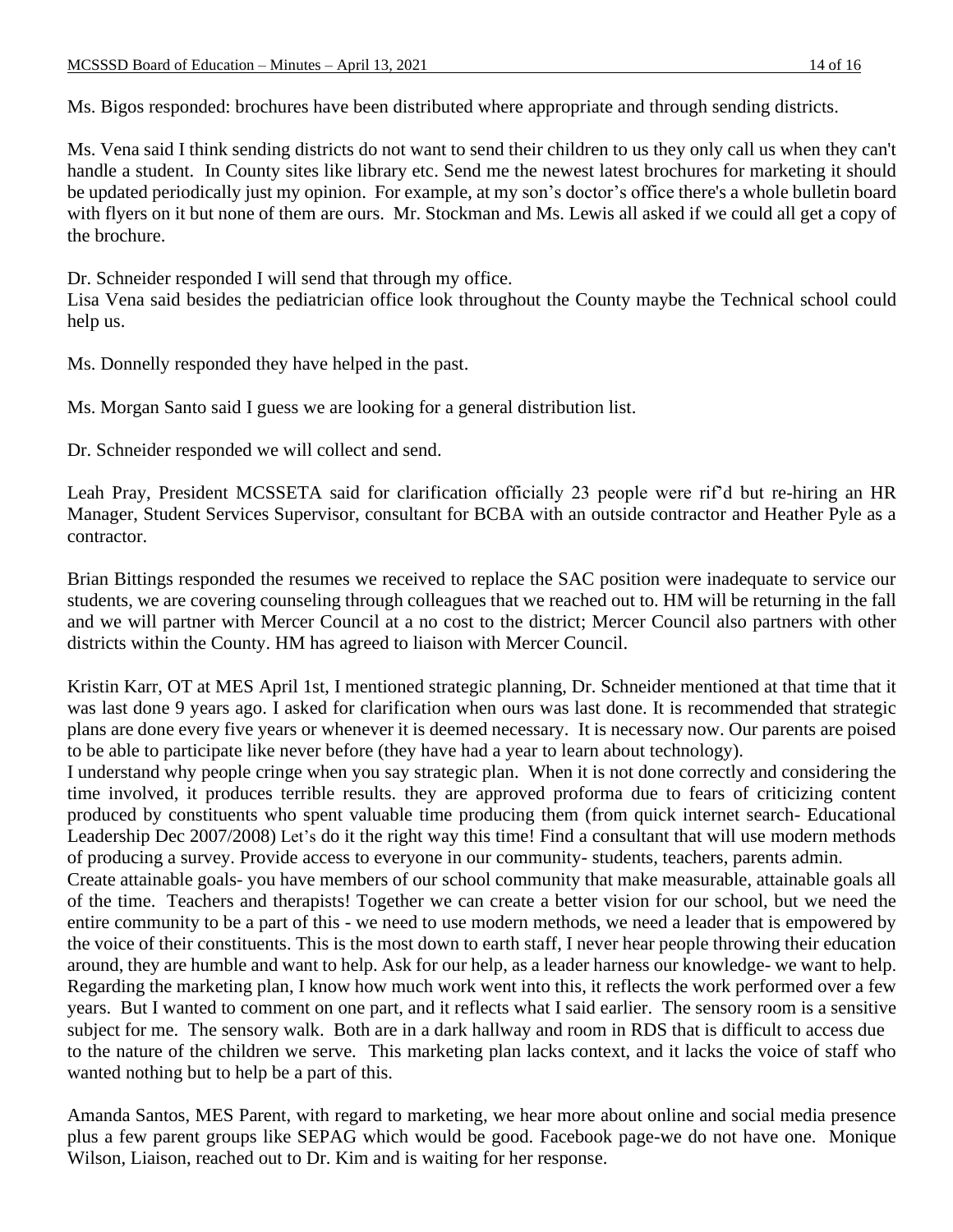Denise Dombkoski OT at JFC I have concerns about the student health forms. We need help with forms and temperature checks. They are not in Spanish so having difficulty completing.

Janet Cerullo, parent, why are there so few children in class, 14 kids allowed, five only in A block 6 on a zoom call, if social distancing can accommodate the capacity why aren't we doing 5 days for all in person?

Ms. Rainiero, some have chosen to remain remote, but we can look into that.

Dr. Kim commented that things will evolve as people become vaccinated.

Ayala Rahimi, I would like some clarification from Mr. Bittings regarding the SAC position, the child study team agreed to do this because MHS students are suffering with lack of counseling. Is it because of lack of money or lack of qualified applicants?

Mr. Bittings said I appreciate all your help to ensure all the students receive counseling. If we had a qualified person, Dr. Kim and I would work with Deb Donnelly to find a way.

Beth Breden, parent said if we have the room why are we not combining the students for five days a week?

Dr. Kim said parents can choose to return at any time, so we scheduled it this way. If everyone comes back, we will have to manage.

Beth Breden, so those that have chosen to come in or getting limited education? My daughter cannot use zoom and understand the concept I really do not want her in. Why not combine the hybrid and worry about the what ifs later? I am working with Monique Wilson, Liaison from SEPAG we want to reach out in a positive way with parents. We have 7 to 9 parents that want to be actively involved. Parents from all 3 schools are represented.

Anne Olivero, MHS parent, speaking of ongoing lack of communication I sent a letter to you Dr. Kim 2 weeks ago and you said you were looking into it. I have not heard back. I am speaking for my son because he is not able to; his teachers and one on ones for two years has changed this is too much change for a child with transition issues. I am not happy; I have not heard from my principal. My son has not been in the building yet.

Dr Kim said she will look into this and circle back.

Lisa Pusillo, teacher at JFC recommends any important communication to parents be provided in English and Spanish ongoing so the Spanish speaking can receive and act on. I speak for staff and our children; we are so thrilled to be back with the children. One of my students both days said I had a really great day. We are back five half days. If moving forward, we can expand and bring in MHS & MES. Also do five days a week soon or in the summer so in September we can be 5 full days. Students need to transition to this. I listened to parents who struggle with childcare needs. Marketing plan; I felt we should run like a business. Ask for our input and our recommendations. If we can coordinate to build upon our district.

Lori Cuddy, MHS teacher addressed class capacity I have A and B; 10 students all want to come in. We will be 14 in my class. My students are begging to be together. No reason why we cannot.

Dr. Kim replied, send an email to your building principle.

Lori Cuddy said you are the Superintendent you make the rules for the district.

Dr. Kim said everyone does what is right for their building. Do you have a pandemic meeting?